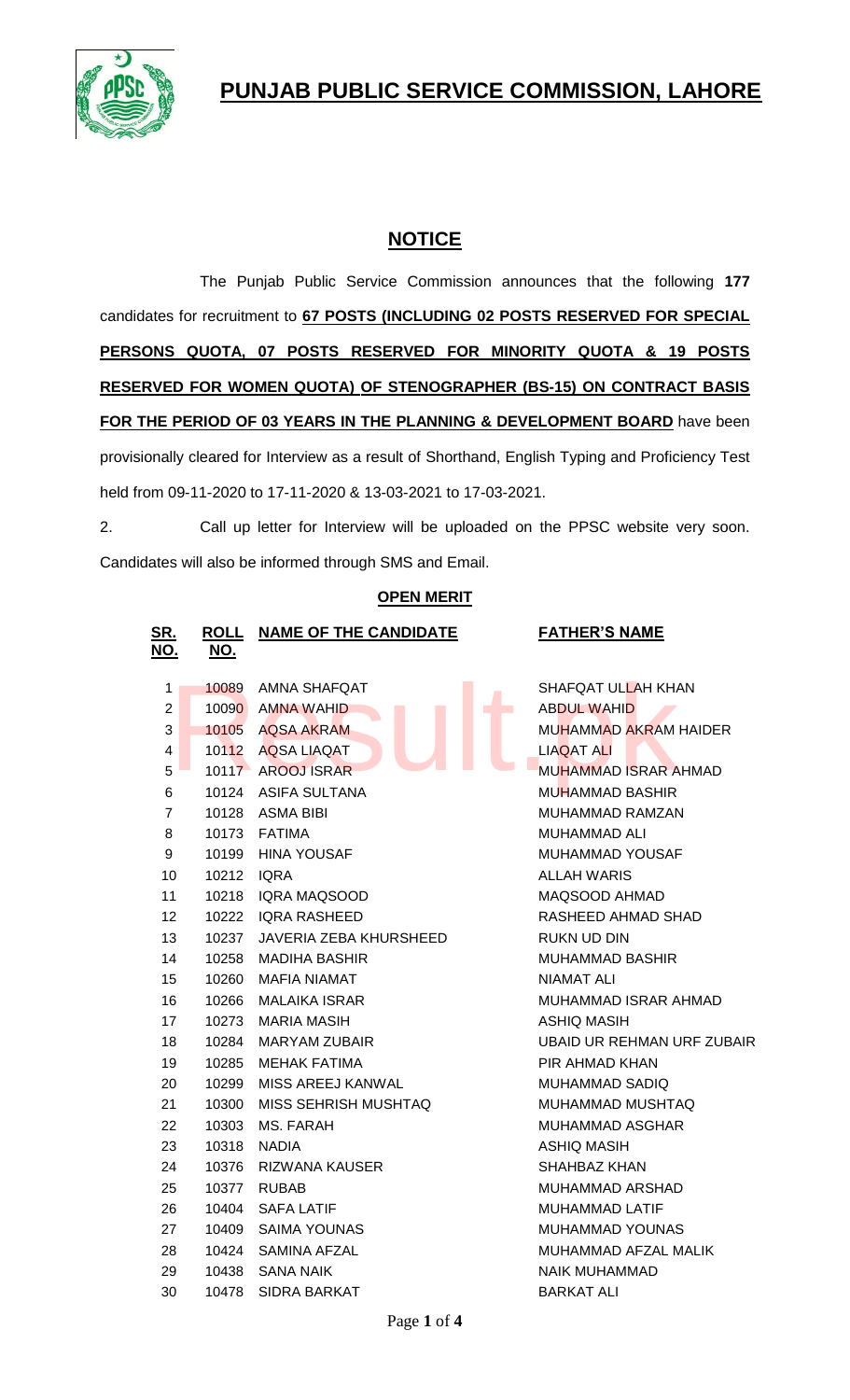| 31 |       | 10489 SONIA ASGHAR                  | MUHAMMAD ASGHAR ALI          |
|----|-------|-------------------------------------|------------------------------|
| 32 |       | 10533 ZARA MANZOOR                  | <b>MANZOOR ELAHI</b>         |
| 33 |       | 10571 ABDUL REHMAN                  | MUHAMMAD SHAFIQ              |
| 34 |       | 10576 ABDUL SABOOR                  | <b>BASHIR AHMAD</b>          |
| 35 |       | 10593 ABID ALI                      | <b>KARAMAT ALI</b>           |
| 36 |       | 10625 ADEEL MEHMOOD                 | MEHMOOD AHMAD                |
| 37 |       | 10651 AHMAD ALI                     | AMANAT ALI                   |
| 38 |       | 10669 AHMED RAZA KHAN               | JAN MUHAMMAD KHAN            |
| 39 |       | 10683 AKHLAQ AHMAD                  | MUHAMMAD YAQOOB              |
| 40 |       | 10708 ALI HASNAIN                   | <b>MUHAMMAD SIDDIQUE</b>     |
| 41 |       | 10716 ALI HUSNAIN                   | AHMAD ALI                    |
| 42 |       | 10718 ALI HUSSNAIN                  | <b>GHULAM HAIDER</b>         |
| 43 |       | 10733 ALI RAZA                      | TASAWAR HUSSAIN SHAH         |
| 44 |       | 10744 ALI RAZA                      | MUHAMMAD YAQOOB              |
| 45 |       | 10747 ALI RAZA                      | MUHAMMAD RAMZAN              |
| 46 |       | 10751 ALI RAZA                      | KHUSHI MUHAMMAD              |
| 47 |       | 10771 ALTAF HUSSAIN                 | <b>RATTI KHAN</b>            |
| 48 |       | 10780 AMAR HUSSAIN                  | MUHAMMAD LATIF               |
| 49 |       | 10781 AMEER HAMZA                   | MUHAMMAD IJAZ                |
| 50 |       | 10786 AMEER HAMZA                   | ABDUL QAUOM                  |
| 51 |       | 10792 AMIR ISHAQ                    | MUHAMMAD ISHAQ               |
| 52 |       | 10793 AMIR MANZOOR                  | MANZOOR AHMAD                |
| 53 |       | 10827 ARSLAN KHAN                   | <b>FEROZ KHAN</b>            |
| 54 |       | 10829 ARSLAN NADEEM                 | NADEEM NAWAZ                 |
| 55 |       | 10869 ATIF ALI                      | WARIS ALI                    |
| 56 |       | 10878 AWAIS AMEEN                   | MUHAMMAD AMEEN               |
|    |       |                                     | MUHAMMAD YOUNAS              |
| 57 |       | 10918 BILAL YOUNAS                  |                              |
| 58 |       | 10921 BILAWAL ILYAS                 | SHEIKH MUHAMMAD ILYAS        |
| 59 |       | 10927 CHAUDHARY IHTISHAM RAFIQUE    | <b>MUHAMMAD RAFIQUE</b>      |
| 60 |       | 10928 DAHEEM SHAD                   | <b>SHAD NOOR MUHAMMAD</b>    |
| 61 | 10937 | DILAWAR HASHMI                      | MUHAMMAD SABAR HASHMI        |
| 62 |       | 10946 FAHAD ALI<br>F.               | <b>MALIK MUHAMMAD SIDDIQ</b> |
| 63 |       | 10954 FAISAL ARSHAD                 | <b>MUHAMMAD ARSHAD</b>       |
| 64 |       | 10970 FAIZ MUHAMMAD                 | <b>MUHAMMAD ILYAS SHAHID</b> |
| 65 |       | 10974 FAIZAN ALI                    | <b>MUHAMMAD ALI</b>          |
| 66 |       | 10975 FAIZAN HAFEEZ                 | ABDUL HAFEEZ                 |
| 67 |       | 11000 GHULAM FARID                  | <b>MUHAMMAD BASHIR</b>       |
| 68 |       | 11010 GHULAM MURTAZA                | MUHAMMAD YOUSAF              |
| 69 |       | 11029 HAFIZ ABDULLAH                | ABDUL HAFEEZ                 |
| 70 |       | 11034 HAFIZ ANWAAR                  | ABDUL MAJEED                 |
| 71 |       | 11035 HAFIZ ARSLAN KHAN             | <b>MANZOOR KHAN</b>          |
| 72 |       | 11036 HAFIZ BILAL KHAN              | <b>SHAHID KHAN</b>           |
| 73 |       | 11046 HAFIZ MUHAMMAD ALI            | MUHAMMAD ASLAM               |
| 74 |       | 11049 HAFIZ MUHAMMAD ARSLAN RAFIQUE | <b>MUHAMMAD RAFIQUE</b>      |
| 75 |       | 11050 HAFIZ MUHAMMAD ASIF           | <b>AKHTAR HUSSAIN</b>        |
| 76 |       | 11067 HAFIZ MUHAMMAD TAYYAB RANA    | FAHMEED ANJUM RANA           |
| 77 |       | 11082 HAFIZ UMAR DRAZ               | RIAZ AHMAD SOHAIL            |
| 78 |       | 11089 HAIDER ALI                    | MUHAMMAD IJAZ                |
| 79 |       | 11092 HAMAS AHMAD                   | ASIF ZAHOOR AHMAD ASIF       |
| 80 |       | 11094 HAMID ALI                     | <b>TALIB HUSSAIN</b>         |
| 81 |       | 11107 HAMZA HANIF                   | MUHAMMAD HANIF               |
| 82 |       | 11113 HAMZA MEHMOOD                 | MEHMOOD AHMAD                |
| 83 |       | 11114 HAMZA MUSTAFA                 | <b>GHULAM MUSTAFA</b>        |
| 84 |       | 11133 HASEEB AHMAD                  | MUNAWAR HUSSAIN              |
| 85 | 11140 | HASSAN ABDUL AHAD                   | ABDUL AHAD                   |
| 86 | 11141 | HASSAN ALI                          | MUHAMMAD YAQOOB              |
|    |       |                                     |                              |
| 87 | 11180 | IMRAN ALI                           | FARYAD ALI                   |
| 88 |       | 11209 JAFAR HUSSAIN                 | MUHAMMAD HUSSAIN             |
| 89 | 11231 | <b>JUNAID RASOOL</b>                | <b>GHULAM RASOOL</b>         |
| 90 |       | 11237 KAMRAN ARSHAAD                | MUHAMMAD ARSHAAD JAVEED      |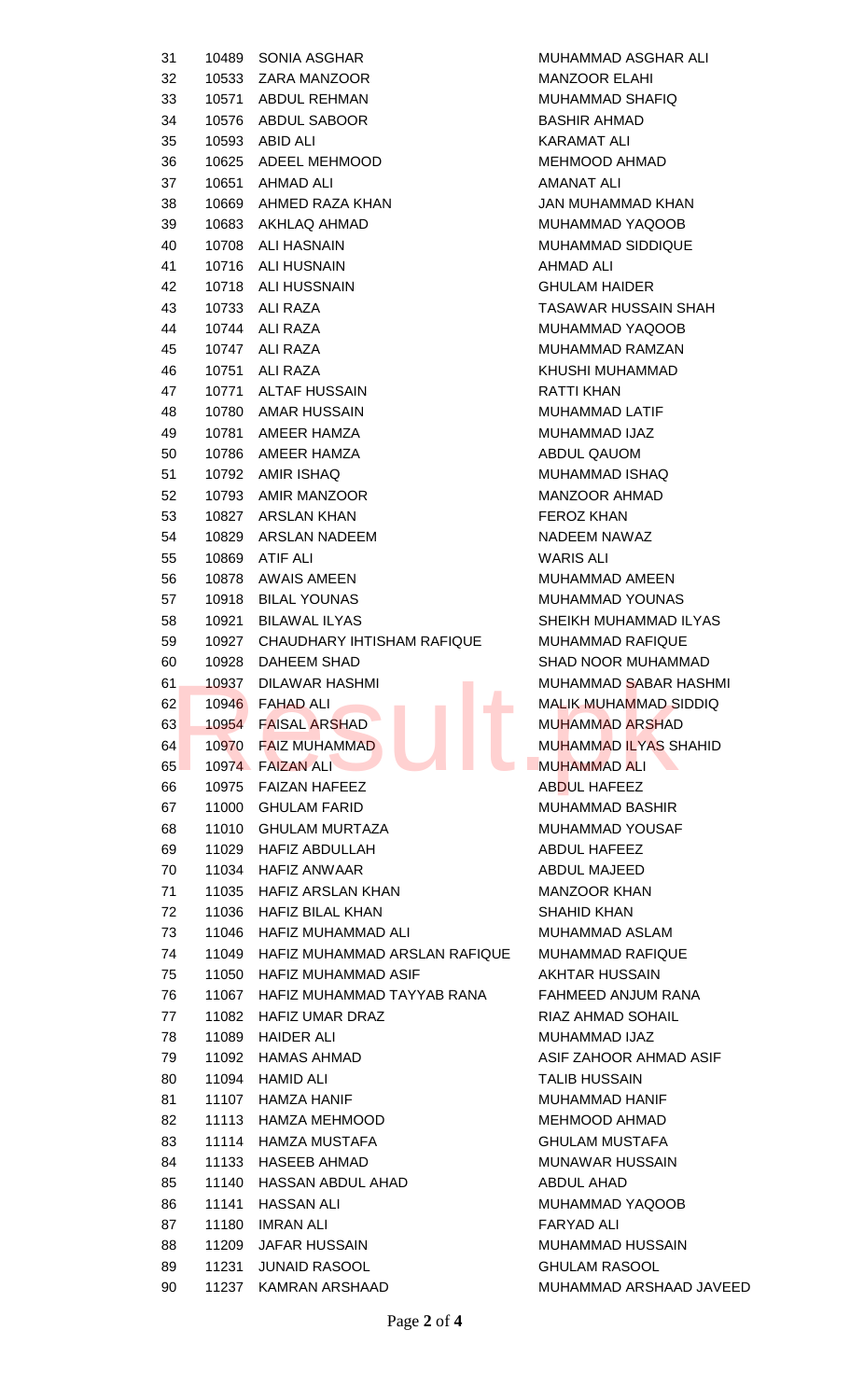| 91  | 11240 | <b>KAMRAN HUSSAIN SHAH</b>       | <b>SYED ABID HUSSAIN</b> |
|-----|-------|----------------------------------|--------------------------|
| 92  | 11245 | KASHAN NADEEM                    | NADEEM JAVED             |
| 93  | 11262 | <b>KHALID MEHMOOD</b>            | <b>KHADAM HUSSAIN</b>    |
| 94  | 11273 | <b>KHURRAM IQBAL</b>             | MUHAMMAD IQBAL           |
| 95  | 11334 | <b>MOHSAN RAZA</b>               | NOOR MUHAMMAD            |
| 96  | 11339 | <b>MOHSIN ALI</b>                | <b>MUHAMMAD MAJEED</b>   |
| 97  | 11345 | MUHAMMAD TALHA                   | <b>IFTIKHAR AHMED</b>    |
| 98  | 11350 | MR MUHAMMAD KAMIL                | <b>ALLAH DITTA</b>       |
| 99  | 11351 | <b>MR ZUBAIR HASSAN</b>          | <b>MUHAMMAD YOUSAR</b>   |
| 100 | 11356 | MR. AWAIS QARNI                  | <b>MUHAMMAD SHABBI</b>   |
| 101 | 11358 | MR. HAIDER IFTIKHAR              | <b>IFTIKHAR AHMED</b>    |
| 102 | 11364 | MR. MUHAMMAD USMAN               | <b>SHEIKH MUHAMMAD</b>   |
| 103 | 11368 | MR. REHMAN SHAHID                | <b>BASHIR AHMAD</b>      |
| 104 | 11416 | MUHAMMAD ABDULREHMAN SALEEM      | <b>MUHAMMAD SALEEM</b>   |
| 105 | 11420 | MUHAMMAD ABUBAKAR                | ABDUL MAJEED             |
| 106 |       | MUHAMMAD ADIL RAFIQ              |                          |
|     | 11430 |                                  | <b>MUHAMMAD RAFIQ</b>    |
| 107 | 11436 | MUHAMMAD ADNAN                   | SHABEER AHMAD            |
| 108 | 11457 | MUHAMMAD AHMAD                   | <b>MUHAMMAD ASHRAF</b>   |
| 109 | 11471 | MUHAMMAD AHSAN                   | <b>HAMID HASSAN</b>      |
| 110 | 11491 | <b>MUHAMMAD ALI</b>              | MUHAMMAD AZAM            |
| 111 | 11493 | <b>MUHAMMAD ALI</b>              | <b>HABIB UR REHMANK</b>  |
| 112 | 11539 | <b>MUHAMMAD ARSLAN</b>           | ASGHAR ALI               |
| 113 | 11544 | <b>MUHAMMAD ARSLAN</b>           | <b>SHOUKAT ALI</b>       |
| 114 | 11545 | <b>MUHAMMAD ARSLAN</b>           | <b>IMDAD JAVAID</b>      |
| 115 | 11554 | MUHAMMAD ASAD ARSHAD             | MUHAMMAD ARSHAD          |
| 116 | 11616 | MUHAMMAD AZHAR                   | ATIF MAJEED              |
| 117 | 11621 | MUHAMMAD BASHARAT                | MUHAMMAD NAZIM           |
| 118 | 11642 | MUHAMMAD BINYAMEEN               | MUHAMMAD MAJEED          |
| 119 | 11667 | <b>MUHAMMAD FAISAL</b>           | MUHAMMAD RAFIQU          |
| 120 | 11672 | MUHAMMAD FAISAL RASHEED          | <b>ABDUL RASHEED</b>     |
| 121 | 11688 | MUHAMMAD FAROOQ                  | MUHAMMAD YAQOOI          |
| 122 | 11704 | <b>MUHAMMAD GULFAM</b>           | <b>MUHAMMAD DIN</b>      |
| 123 | 11714 | п<br><b>MUHAMMAD HAMZA ARIF</b>  | <b>MUHAMMAD ARIF</b>     |
| 124 | 11733 | <b>MUHAMMAD HASSAN ALI</b>       | <b>MUHAMMAD AZAM</b>     |
| 125 |       | 11745 MUHAMMAD HUSSNAIN SATTAR   | <b>ABDUL SATTAR</b>      |
| 126 | 11750 | <b>MUHAMMAD IKRAM</b>            | <b>ABDUL RASHEED</b>     |
| 127 | 11762 | MUHAMMAD IMRAN KHAN              | MUHAMMAD RAMZAM          |
| 128 | 11775 | MUHAMMAD IRFAN AKRAM             | MUHAMMAD AKRAM           |
| 129 | 11800 | <b>MUHAMMAD KAMRAN</b>           | MUHAMMAD ASLAM           |
| 130 | 11817 | MUHAMMAD MAZHAR UL DIN           | <b>MEHMOOD AHMAD</b>     |
| 131 | 11835 | MUHAMMAD MUNAWAR HUSSAIN         | <b>KHADIM HUSSAIN</b>    |
| 132 | 11843 | MUHAMMAD NABEEL YOUSAF           | <b>MUHAMMAD YOUSAR</b>   |
| 133 | 11848 | MUHAMMAD NADEEM                  | MUHAMMAD AMEER           |
| 134 | 11871 | MUHAMMAD NAVEED                  | <b>AMANAT ALI</b>        |
| 135 | 11879 | <b>MUHAMMAD NOMAN</b>            | MUHAMMAD RAFIQU          |
| 136 | 11892 | MUHAMMAD NUMAN MAJEED            | <b>ABDUL MAJEED</b>      |
|     |       |                                  |                          |
| 137 | 11911 | MUHAMMAD RAMZAN<br>MUHAMMAD RAZA | <b>MUHAMMAD DILDAR</b>   |
| 138 | 11922 |                                  | <b>ASHRAF ALI SHAHZA</b> |
| 139 | 11926 | MUHAMMAD RIAZ MOON               | MUHAMMAD NAWAZ           |
| 140 | 11930 | MUHAMMAD RIZWAN                  | PERVAIZ AKHTAR           |
| 141 | 11933 | MUHAMMAD RIZWAN                  | <b>IRFAN SAEED</b>       |
| 142 | 11952 | <b>MUHAMMAD SALEEM</b>           | <b>NOOR AHMAD</b>        |
| 143 | 12000 | MUHAMMAD SHAHID RAZA             | MUHAMMAD ISHAQ           |
| 144 | 12006 | <b>MUHAMMAD SHAHZAIB</b>         | <b>TAHIR SHABBIR</b>     |
| 145 | 12043 | MUHAMMAD TALHA                   | <b>MUHAMMAD YOUNAS</b>   |
| 146 | 12067 | <b>MUHAMMAD UMAR</b>             | <b>MUHAMMAD RAFIQU</b>   |
| 147 | 12133 | MUHAMMAD WAQAS                   | <b>MUHAMMAD LATIF</b>    |
| 148 | 12148 | MUHAMMAD WASEEM                  | MUHAMMAD AKRAM           |
| 149 | 12177 | MUHAMMAD ZEESHAN                 | MUHAMMAD SHAFI           |
|     |       | 150 12181 MUHAMMAD ZEESHAN       | <b>MUHAMMAD SARWA</b>    |

SYED ABID HUSSAIN SHAH NADEEM JAVED KHADAM HUSSAIN MUHAMMAD IQBAL NOOR MUHAMMAD MUHAMMAD MAJEED **IFTIKHAR AHMED ALLAH DITTA** MUHAMMAD YOUSAF MUHAMMAD SHABBIR IFTIKHAR AHMED SHEIKH MUHAMMAD ANWAR BASHIR AHMAD MUHAMMAD SALEEM ABDUL MAJEED MUHAMMAD RAFIQ SHABEER AHMAD MUHAMMAD ASHRAF HAMID HASSAN MUHAMMAD AZAM HABIB UR REHMAN KHAN **ASGHAR ALI** SHOUKAT ALI **IMDAD JAVAID** MUHAMMAD ARSHAD **ATIF MAJEED** MUHAMMAD NAZIM MUHAMMAD MAJEED MUHAMMAD RAFIQUE ABDUL RASHEED MUHAMMAD YAQOOB MUHAMMAD DIN MUHAMMAD ARIF MUHAMMAD AZAM **ABDUL SATTAR** ABDUL RASHEED MUHAMMAD RAMZAN MUHAMMAD AKRAM MUHAMMAD ASLAM MEHMOOD AHMAD KHADIM HUSSAIN MUHAMMAD YOUSAF MUHAMMAD AMEER **AMANAT ALI** MUHAMMAD RAFIQUE ABDUL MAJEED MUHAMMAD DILDAR ASHRAF ALI SHAHZAD MUHAMMAD NAWAZ TAHIR PERVAIZ AKHTAR **IRFAN SAEED** NOOR AHMAD MUHAMMAD ISHAQ **TAHIR SHABBIR** MUHAMMAD YOUNAS MUHAMMAD RAFIQUE MUHAMMAD LATIF MUHAMMAD AKRAM **MUHAMMAD SHAFI** MUHAMMAD SARWAR